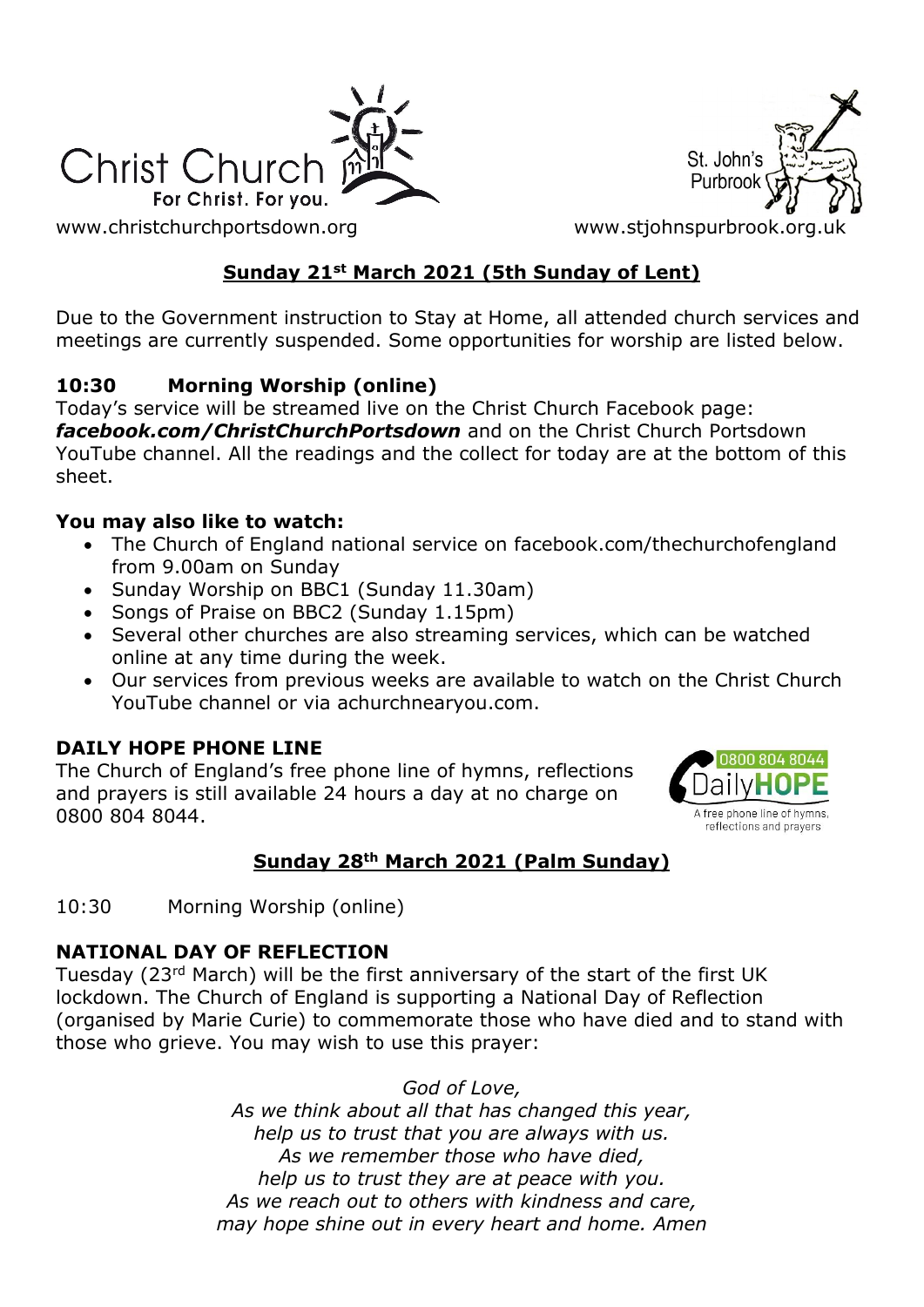#### **MIDWEEK REFLECTION**

A short reflection - Approaching Palm Sunday - will be on the Christ Church Facebook page from Wednesday 24th March, 9.00am

#### **PORTSDOWN CLUSTER EASTER SERVICES**

*Please note that booking is required to physically attend any service*

#### **Maundy Thursday (1st April)**

7.30pm A simple communion service at CoGS and online

### **Good Friday (2nd April)**

10.00am Good Friday service at Christ Church *A simple service in church. There will be no procession of witness.* 10.00am Good Friday online service (Portsdown & Purbrook) 10.00am *(until 3.00pm)* Journey to the Cross. Prayer stations at CoGS. 2.00pm The Last Hour. Quiet service of meditation at CoGS.

#### **Easter Day (4th April)**

- 6.00am Dawn Eucharist at St John's
- 10.00am Easter Celebration at CoGS
- 10.30am Easter online service (Portsdown & Purbrook)
- 3.00pm Holy Communion at Christ Church

To book your place for services at Christ Church or St John's contact Revd Andy To book your place for services at CoGS go to cogs.org.uk/Easter

#### **BERYL SIPPITTS**

We are sorry to report that Beryl Sippitts, a former member of St John's, died recently. Revd Andy will be conducting her funeral on Monday 22nd March**.**

#### **MISSION OF THE MONTH**

Christ Church's Mission of the Month for March is Tearfund. Donations can be made to support the work of Tearfund at tearfund.org/get-involved/donate

| <b>CONTACTS</b>      |                                            |
|----------------------|--------------------------------------------|
| <b>Vicar</b>         | <b>Revd Andy Wilson</b> (day off Monday)   |
|                      | vicar@christchurchportsdown.org            |
|                      | purbrookvicar@gmail.com                    |
| <b>Associate</b>     | <b>Revd Laura Cameron</b>                  |
| <b>Minister</b>      | revdlauracameron@gmail.com                 |
| <b>Curate</b>        | <b>Revd Matt Grove</b> (day off Friday)    |
|                      | matt.grove@christchurchportsdown.org       |
| <b>Churchwarden</b>  | <b>Stephen Anderson</b>                    |
| <b>CCP</b>           | stephen.anderson@christchurchportsdown.org |
| Churchwarden         | <b>Karina Golledge</b>                     |
| <b>CCP</b>           | thegolledges@btinternet.com                |
| <b>Administrator</b> | <b>Emma Evans</b>                          |
|                      | parish.office@christchurchportsdown.org    |
| <b>Hall Manager</b>  | Jacqui Wilson                              |
| <b>CCP</b>           | hall.manager@christchurchportsdown.org     |
| Website              | <b>Matt Doe</b>                            |
|                      | webmaster@christchurchportsdown.org        |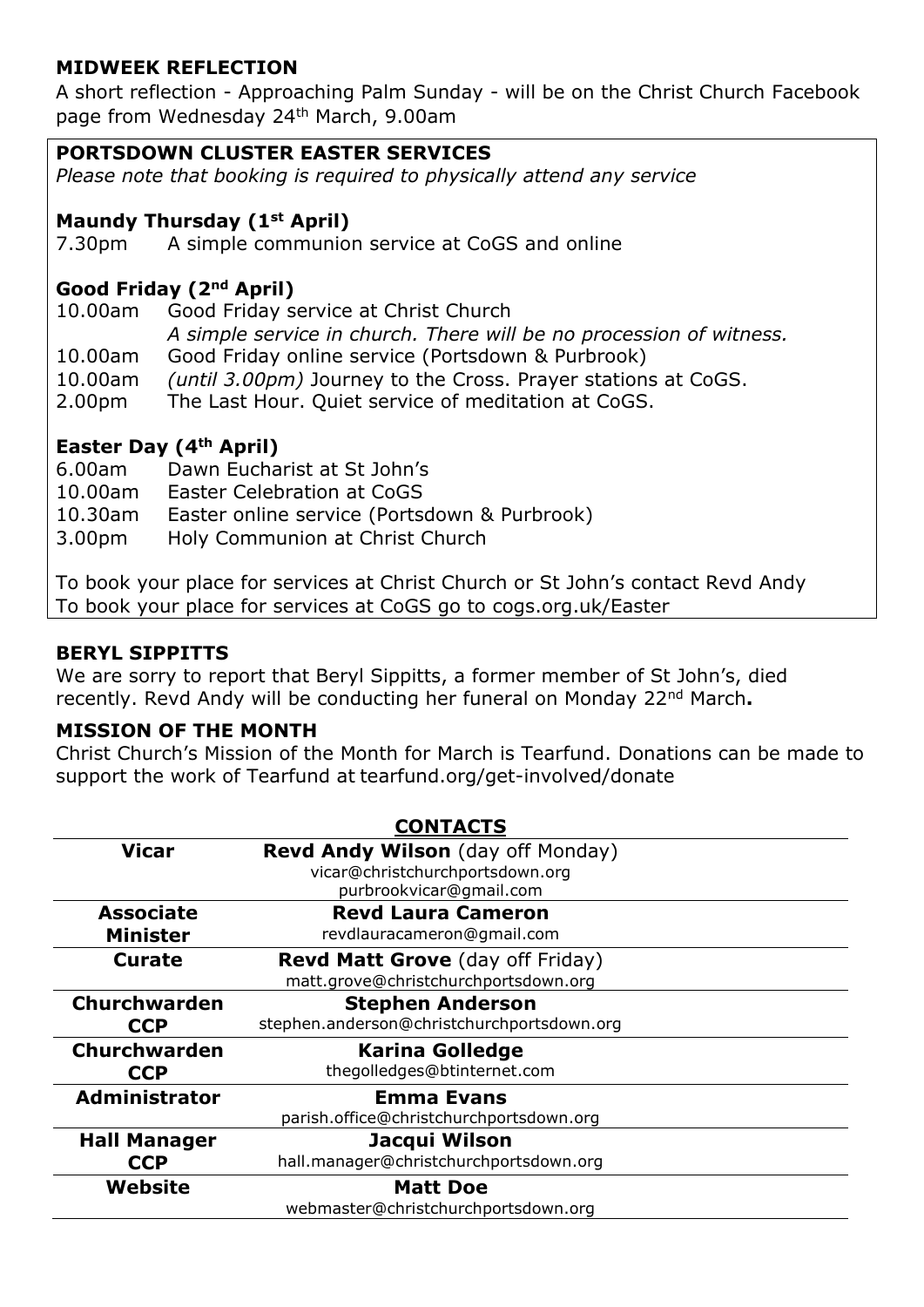# **Sunday 21 March 2021**

5th Sunday of Lent

# **Collect**

Gracious Father, you gave up your Son out of love for the world: lead us to ponder the mysteries of his passion, that we may know eternal peace through the shedding of our Saviour's blood, Jesus Christ our Lord.

### **Jeremiah 31:31–34**

 $31$  The days are surely coming, says the Lord, when I will make a new covenant with the house of Israel and the house of Judah. <sup>32</sup>It will not be like the covenant that I made with their ancestors when I took them by the hand to bring them out of the land of Egypt—a covenant that they broke, though I was their husband, says the Lord.  $33$  But this is the covenant that I will make with the house of Israel after those days, says the Lord: I will put my law within them, and I will write it on their hearts; and I will be their God, and they shall be my people.  $34$  No longer shall they teach one another, or say to each other, 'Know the Lord', for they shall all know me, from the least of them to the greatest, says the Lord; for I will forgive their iniquity, and remember their sin no more.

# **Psalm 119:9–16**

<sup>9</sup> How shall young people cleanse their way to keep themselves according to your word? <sup>10</sup> With my whole heart have I sought you; O let me not go astray from your commandments.  $11$  Your words have I hidden within my heart, that I should not sin against you. <sup>12</sup> Blessed are you, O Lord; O teach me your statutes. <sup>13</sup> With my lips have I been telling of all the judgements of your mouth. <sup>14</sup> I have taken greater delight in the way of your testimonies than in all manner of riches.  $15$  I will meditate on your commandments and contemplate your ways. <sup>16</sup> My delight shall be in your statutes and I will not forget your word.

### **Hebrews 5:5–10**

<sup>5</sup> So also Christ did not glorify himself in becoming a high priest, but was appointed by the one who said to him, 'You are my Son, today I have begotten you'; <sup>6</sup> as he says also in another place, 'You are a priest for ever, according to the order of Melchizedek.<sup> $\prime$  7</sup> In the days of his flesh, Jesus offered up prayers and supplications, with loud cries and tears, to the one who was able to save him from death, and he was heard because of his reverent submission. <sup>8</sup>Although he was a Son, he learned obedience through what he suffered;  $9$  and having been made perfect, he became the source of eternal salvation for all who obey him,  $10$  having been designated by God a high priest according to the order of Melchizedek.